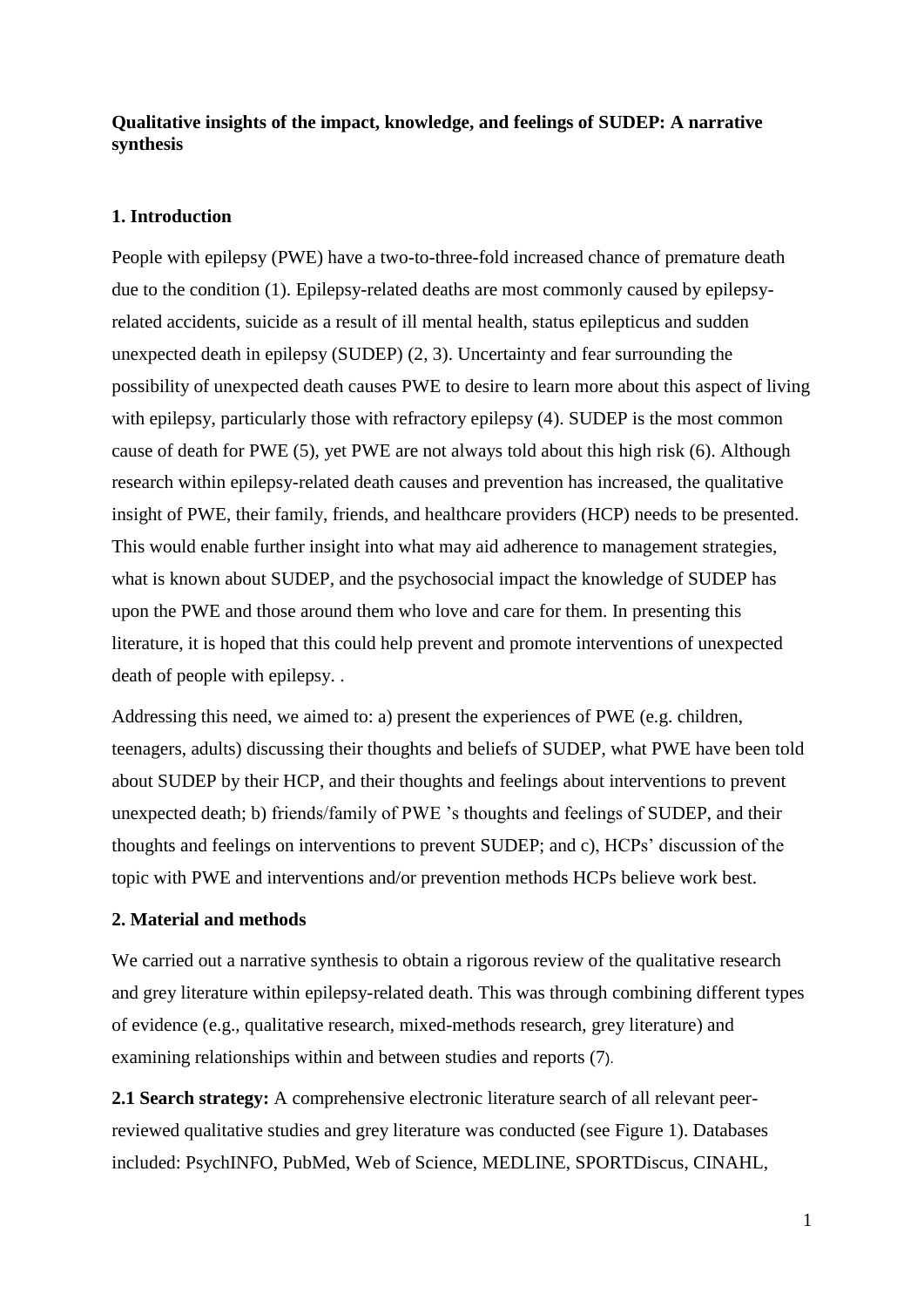ProQuest Social Sciences Index and Abstracts, Ovid British Nursing Index, Social Science Citation Index, AgeInfo, Autism Data, ChildLink, REHABDATA, and Scopus. Other sources, such as exploring organisational websites (e.g., Epilepsy Foundation), personal contacts and social media were used to unearth other available sources, particularly unpublished literature. Hand searching of relevant journals and reports was also conducted to find additional literature.

The inclusion criteria were English language qualitative and mixed-methods (e.g., need to have a clear qualitative component) research studies and grey literature. Literature that met the inclusion criteria examined the prevention and interventions of epilepsy-related death within the UK, explored epilepsy-related death in children, teenagers, and adults, or presented the viewpoint of health professionals and friends/family of PWE in relation to epilepsyrelated death. Exclusion criteria were quantitative research investigating epilepsy-related death, mixed-methods studies with a minor qualitative element or studies where the qualitative method was not easily recognisable, and qualitative research exploring death of PWE where epilepsy was not the cause. We did not limit our search by published year.

Following a search strategy that was inclusive as possible, main author (\*) found the initial literature exploring the topic of SUDEP. To allow a more thorough search of the literature, ongoing adaptation of search terms, methods, and discussions with the co-author (\*) in regards to opening up inclusion criteria was conducted. After a comprehensive literature search, the decisions of inclusion of literature were discussed with the (second author \*). These discussions examined the quality of the papers and applicability to the aims. This encouraged a more thorough examination of what was classed as inclusion and why. Reasons of inclusion were that all the criteria were met as well as the paper was not too limited in regards to the amount of qualitative findings presented. For example, only two open questions on a mixed methods study. If there was still new and quality information provided from these results, the paper would be included. Upon the conclusion of the search and subsequent inclusion decisions for relevant literature, a total of 20 academic papers were included. Within this, 17 were qualitative or mixed methods studies; and 3 were classed as grey literature (e.g. commentaries, letters to the editor and guidelines/recommendations in regards to discussing SUDEP or epilepsy-related death with PWE and their families).

**2.2 Describing and synthesising literature:** Following the narrative synthesis guidelines outlined (8, 9), (main author \*) conducted the preliminary synthesis of the literature through extracting the descriptive characteristics of the studies and generated a table to summarize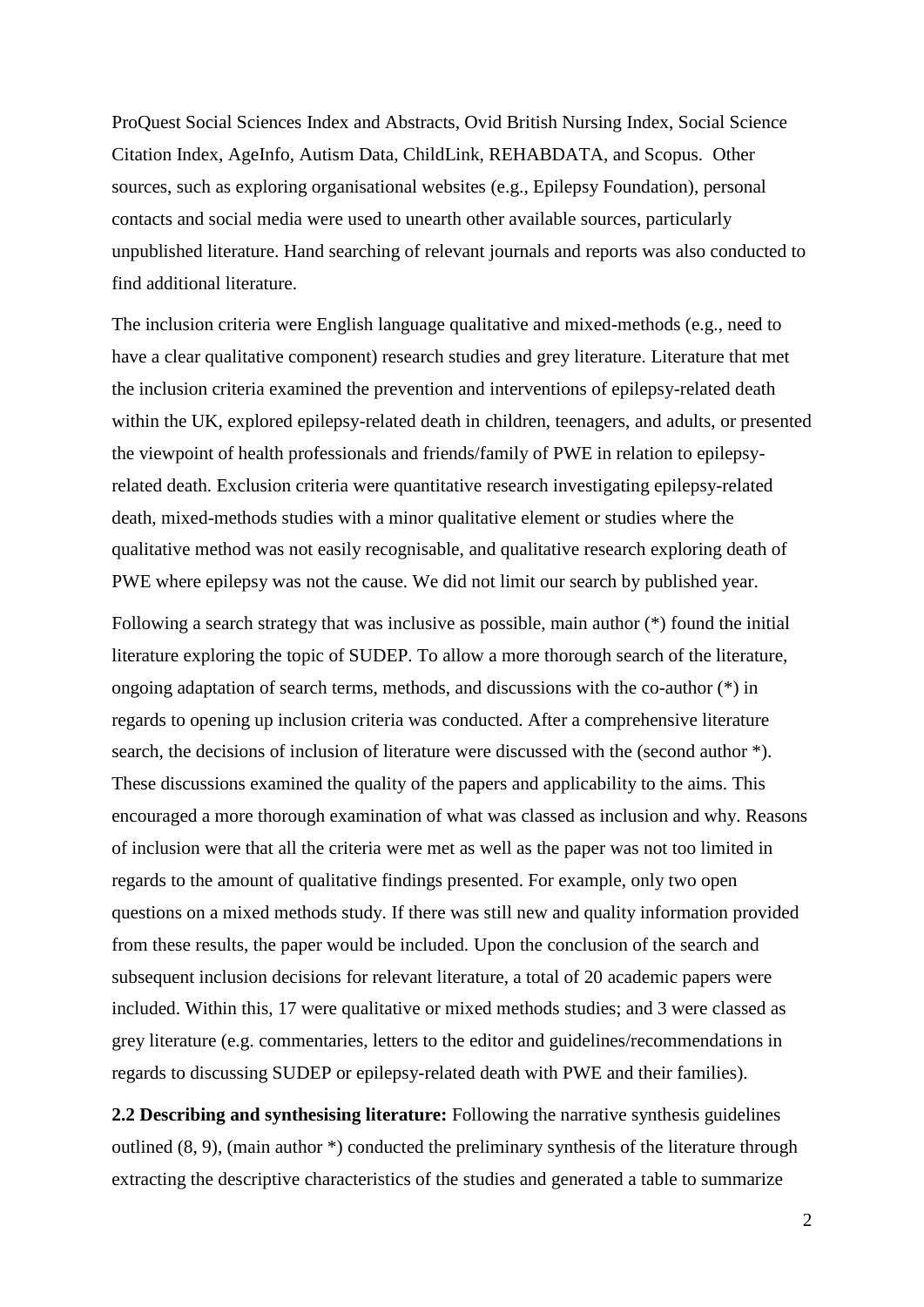results (see Table 1). Next, a thematic analysis was conducted on the literature; and lastly, an assessment of the strength of the synthesis (refining and organising themes to provide overall thematic synthesis). This was reviewed by (second author\*) and discussed with (main author\*) who then created the final synthesis.

[Figure 1 here]

### **3. Results**

Our findings resulted in two main categories: a) Understanding of SUDEP; and b) Discussion of SUDEP.

### **3.1 Understanding of epilepsy-related death**

The synthesis of the literature presents an overall lack of understanding of SUDEP for PWE and their relations (6, 10-16). SUDEP is an important topic that is in need of more discussion (17-19). There is a lack of understanding of what SUDEP is and why it occurs, "Obviously, if you have too many [seizures] I assume ... that might be the case but I don't know... the ways" (10, p.234). Others have stated SUDEP was caused by "an 'overloaded' seizure or 'bigger seizure than normal', and several people said that it was something that happened in bed/during sleep but did not specify a cause" (10 p.234). Other research stated SUDEP was caused by accidental death, for example suffocation, drowning, and being hit by a bus (11). Some described it as very rare and another individual stated, "You just shut down and die, really, ehh from one big fit" (11, p.100). Learning about SUDEP created shock and challenged their belief that one could not die from epilepsy (6). Even harder to learn from, participants stated that they gained more understanding and became aware of the term SUDEP only after the death of the member of their family (6).

Additionally, there was a mixture of responses in relation to knowing what SUDEP meant and how it could occur. For instance, the acronym SUDEP was accurately described by some parents and adults with epilepsy (10, 11, 13). However, this was not always the case. In adults with epilepsy, less than half of the participants knew what SUDEP was and the risks, etc. (14). On the other hand, PWE expressed that medical professionals do not know enough about SUDEP, "They don't know exactly why it happens" (11, p.100). This is a common thread throughout the literature. The lack of understanding was even expressed by a physician of a boy with epilepsy who had died: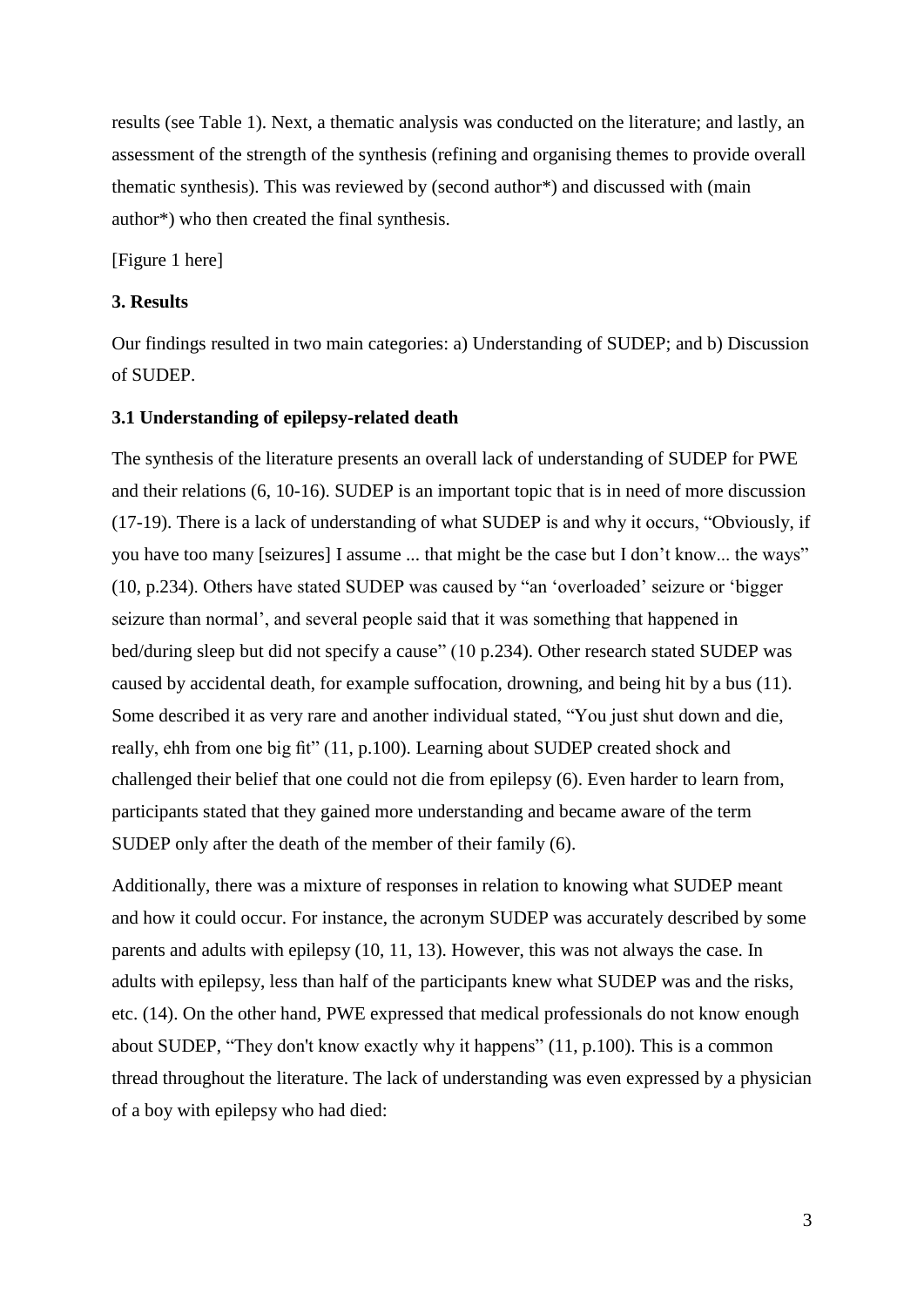"As Henry's pediatrician, it was not until a conversation with Henry's mother that I heard the term SUDEP for the first time. I had no experience with a child ever dying from epilepsy, nor was this something I ever discussed with parents." (12, p.2)

The lack of understanding about the risks of SUDEP and improving self-management to reduce these risks show that there is more to discuss in relation to teaching PWE, their family/friends, and HCPs about SUDEP.

### **3.2 Discussion of SUDEP**

Literature exploring current methods of discussing epilepsy-related death focused on the education of PWE and their family in relation to SUDEP (6, 10-16, 17-19). There was, however, a lack of discussion on the topic of epilepsy-related death in general.

### *3.2.1 How information is and should be provided*

PWE and their family/friends feel the need to have the knowledge of the dangers in relation to SUDEP (4, 6, 10, 11, 13, 14, 20, 21). Some felt they had received sufficient information and felt reassured by HCPs that they should not worry about SUDEP (10). Basic information was sufficient for some, but it was helpful if it was put into perspective of how it relates to their individual situation: "I liked being told how it related to me... just having someone to put it into perspective" (10, p.235). Research shows that HCPs are sharing information to patients about SUDEP and the hazards of living with epilepsy (10, 21- 23), but there are still avenues to explore to allow more PWE and family/friends to learn and understand what SUDEP is and what can cause epilepsy-related death.

In terms of the most effective methods of providing information, multiple avenues have been discussed (e.g., pamphlets, HCP discussions, internet, etc.) (6, 10, 11, 13, 14, 17, 18, 20, 22- 24). Although some individuals were satisfied with information presented online, there was also a preference to being provided with SUDEP information by their clinician, "I'd rather ask them [clinicians] rather than get a second hand opinion online" (10, p.235-236). The trustworthiness of the information online was questioned and this is one reason why some individuals desired to hear directly from their HCP rather than search for information online (10). A consensus throughout the research was that any information provided should be in a face-to-face context (6, 10, 11, 13, 14). Although not completely opposed to written information (e.g. information leaflet), it was not enough and was deemed a less effective method (10, 11). Both face-to-face discussions along with written information was key: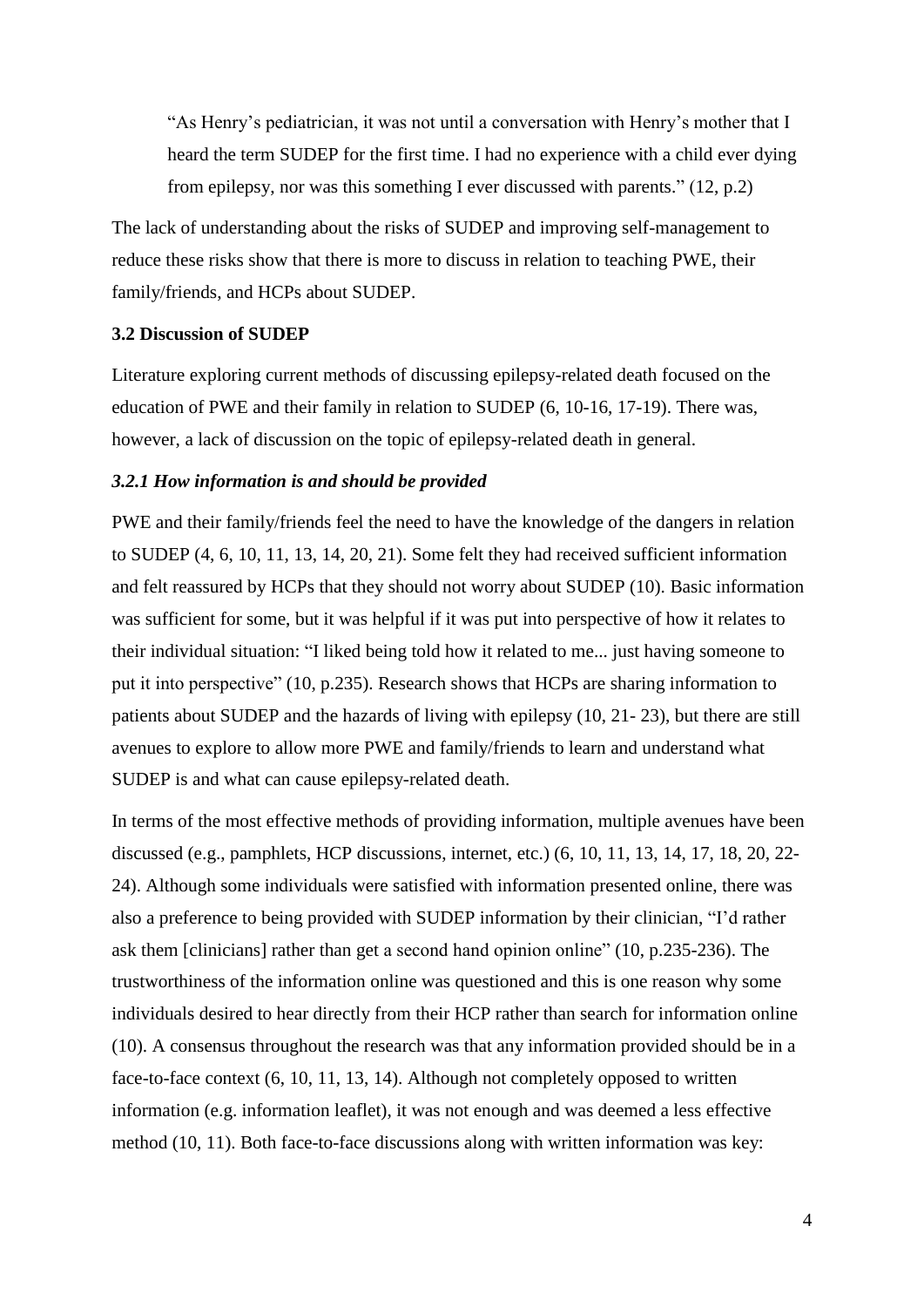'I think you should hear it face-to-face because a lot of the times when the doctors are talking to me I'm hardly even listening, that's why my mom's always with me. Because she's getting it all in. But I think you should get it face-to- face and you should get a book or something, something explaining everything.' (14, pg. 197)

Regarding who should provide the information, it was agreed that a person, e.g., epilepsy nurse specialist (ENS) would be appropriate:

"The epilepsy nurses I would say…I feel they've got like a bit more time for you I would say, and they probably become…attached is not the right word but they, they know you more, I would say, than, than the doctors." (10, p.101)

Others stated that information about SUDEP should be provided to the patient or family members by the patient's neurologist as he/she would be the most knowledgeable and was in charge of the individual's long-term healthcare plan (6, 13, 14). This information would need to be communicated with compassion and sensitivity and perhaps a social worker may also be available to provide information (6, 13,14). Family physicians and emergency department staff should not be the first to initiate this discussion (6, 13, 14). As important of how the information concerning epilepsy-related death should be discussed, the timing of the discussion was important as well (10,11, 16, 20, 22, 23, 25).

#### *3.2.2 Discussion of epilepsy-related death by HCPs*

Literature and guidelines in relation to discussing SUDEP with PWE and their families show the importance of education to reduce the risk of epilepsy-related death (17-19, 22, 23, 25). However, within the literature, there was a mixture of responses in relation to HCPs discussing the topic with PWE and their families. For example, one neurologist described why he started to discuss the topic of SUDEP with patients:

"Before Henry's death, I would wait for families to raise their fears, to the extent they occurred, by asking them non-specifically if they had any questions. If the concern for mortality was not raised, I would often defer the conversation for another visit, if at all. After Henry's death, I still wait patiently for families to raise their own questions and fears, but if that question does not arise before the close of a clinic visit, I now directly ask what their greatest fear is, and it is invariably harm from seizures and death. When there is no response to my question, then I ask directly, 'Do you fear your child will be harmed or die from their seizures?' Capable and skilled physicians do not often discuss mortality. Yet, families wish to discuss these matters at the first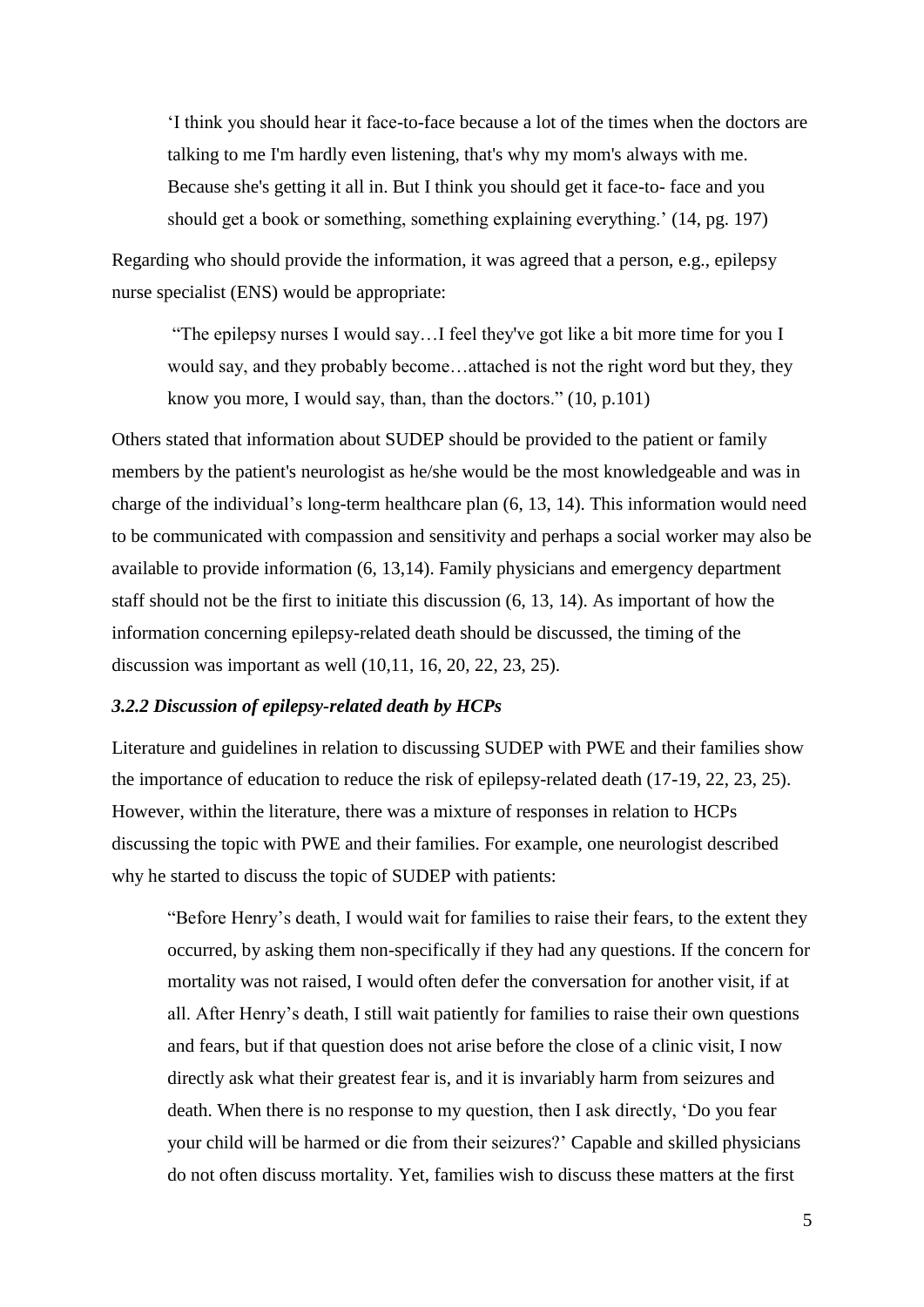visit, not later, and expect their doctor to do so. This is part of our duty and responsibility as physicians." (12, p.2)

As discussed, reasons of why HCPs discuss the topic vary. The worry of a negative emotional reaction causes some physicians to not discuss the topic unless questioned (22, 23, 26). However, others use personal insight as to why they should discuss the topic:

"If I were him/her, I would want to know'; 'Because I've lost a patient from SUDEP'; 'I would be worried about the consequences for my own job of not speaking out' (23, p.334)

Research conducted with HCPs concerning this topic share the moral and proactive reasons why a discussion of epilepsy-related death, in particular about SUDEP should be conducted (22, p.40):

"At some point in time, a conversation has to take place about what the end of life will be. Don't want caregivers to spend the rest of their life with guilt if they come into the nursery one morning and find the child blue and cold." (Neurologist)

"You don't want to put up fear, but it is something that does have to be discussed…or we aren't doing our jobs." (APN)

"I've moved toward trying [to talk about epilepsy-related death] in the first visit, or one of the first visits, because actually one of my concerns is that the educated patients are gonna go read about it somewhere else, and be upset that they hadn't had the discussion." (Epileptologist)

"I would do it early on, rather than them finding it on the Internet, and then coming in talking to me." (Neurologist)

Although there are a mixture of responses in terms of timing and amount of information, there positive impact upon self-management through providing information about SUDEP/ epilepsy-related death can also be shown. (edit?)

### *3.2.2.1 Why epilepsy-related death information is provided*

One reason why epilepsy-related death information should be provided is to encourage good self-management (e.g. medication adherence, sleep, etc.) of epilepsy (4, 6, 10, 11, 13, 14, 17- 19, 22, 25). PWE and their families share that they need to know about the risks of their condition: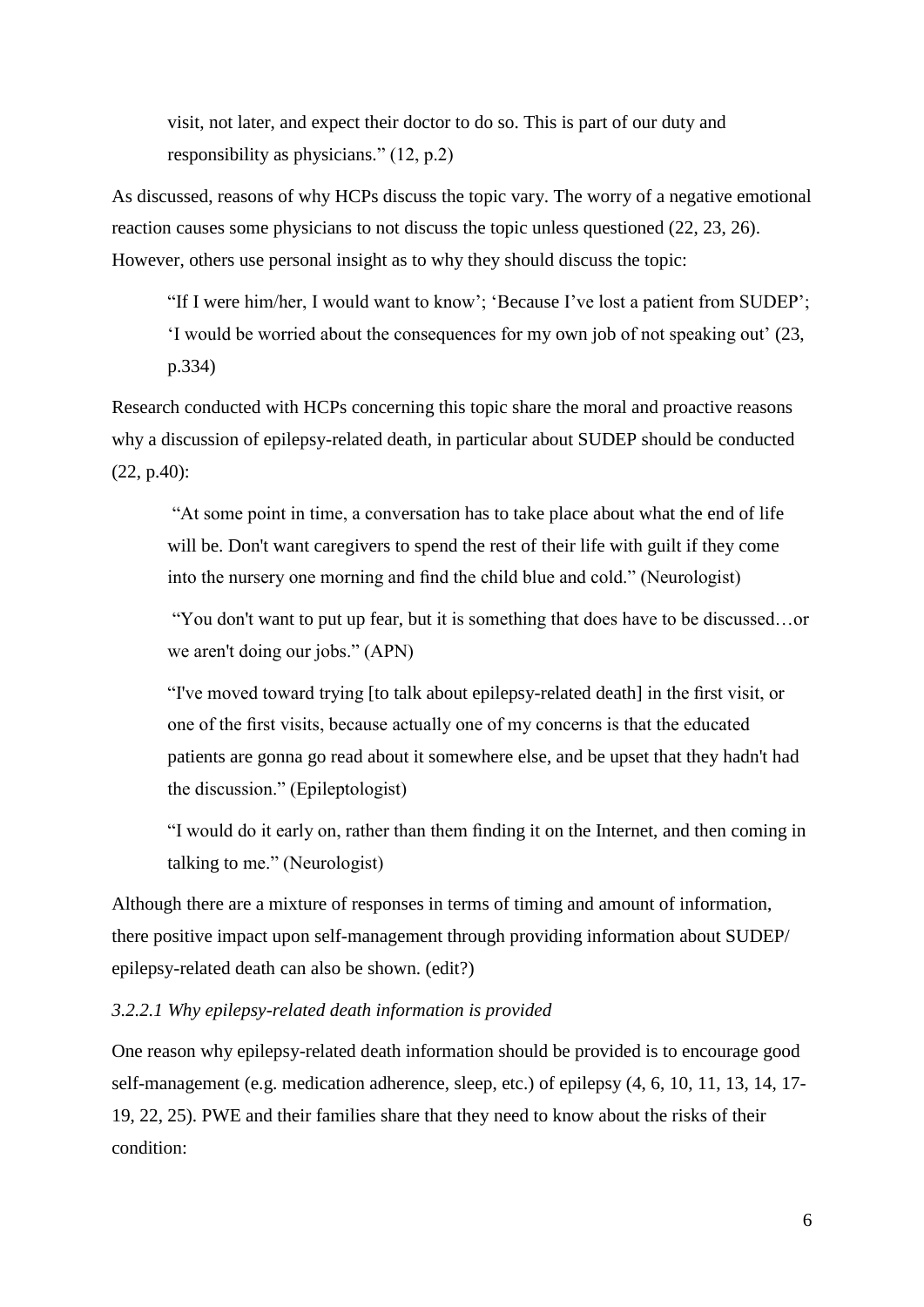"One of the questions, which I'm sure all epileptics would like to have answered, is more concrete answers on SUDEP, which is a very worrying question but it's something that seems to be very hazy, but we have absolutely no idea what is the concrete cause of it. It's just quite scary to think that one night we, any one of us, might just go to sleep and never wake up" (4, p. 439).

"You have a right to know. It's not up to someone else to decide whether it's a good or bad thing for you to have knowledge of something if it applies to you, absolutely. I really kind of resent the idea that a doctor in particular would not share that information because he had some personal feelings about 'that's not good for her [to know about SUDEP]' " (5, p.22-23).

For HCPs, the reasons for discussing epilepsy-related death are to allow the individuals to know the risks of uncontrolled epilepsy (22, 23):

"We talk about things like accidents that can occur, injuries that can occur, not driving, fatalities that can result from driving. I think SUDEP should be just part of that practical discussion." (Epileptologist, 22, p.30)

"We inform every one of them that there are possibilities of complications that might include sudden death, with or without an accompanying seizure…so they have that information to base decisions on." (Neurologist, 22, p.39)

"You talk about well, you're already concerned and nervous about this when you react to—about SUDEP. You are already worried so let's talk about what you can do. What can you do to try to prevent this? Give them some information to use." (APN)

(22, p.39)

"Well there are many patients with long-standing epilepsy who may have been diagnosed in the days when SUDEP wasn't discussed but if a long-standing patient were to bring up concern about their risks of seizures or potential of harm then we would have a discussion about that as well." (Consultant, Ss3).

(23, p.74)

Although literature discusses the importance of providing information to aid management of epilepsy, negative consequences were also discussed (6). For example, parents with a child with epilepsy or a spouse of a person with epilepsy had an increase in anxiety and fear that he/she may die (6, 13).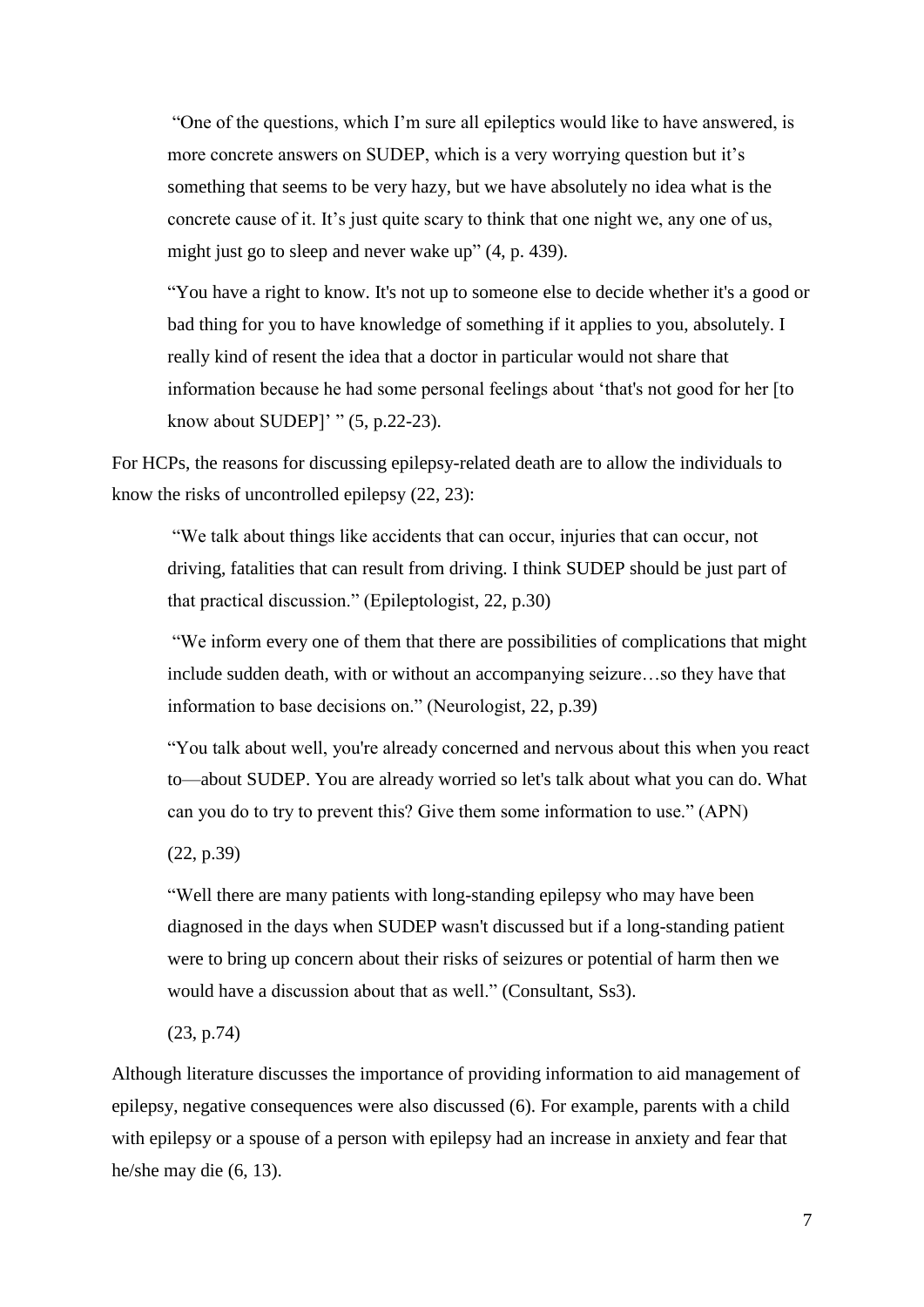`"In the case of SUDEP, to alarm somebody unnecessarily is concerning. If there's a purpose—if you can benefit the patient then that's a different matter. I think that to me the key is how will this benefit the patient versus unnecessarily alarming the patient and the family and alerting them to something that we really can't do anything about." (Epileptologist, 22, p.40)

"You have to consider will this just serve to make them more anxious, or can it actually help?" (Neurologist) (22, p.40)

As discussed above, HCPs are the main providers of information on epilepsy-related death. Although new guidelines discuss the importance of discussions with patients and family members in regards to SUDEP and epilepsy-related death (17, 18), there is still a mixture of responses in relation to when and how SUDEP and epilepsy-related death should be discussed.

### *3.2.2.2 When to discuss epilepsy-related death/SUDEP*

The literature reported different opinions in the timing of providing information to PWE and their families/friends. This difference was shared by PWE, their family/friends, and HCPs. Some PWE and their families/friends believed that it should be discussed at the first diagnosis consultation and were angry, shocked, and anxious at not knowing that it could be a risk (6,10, 11, 13, 14, 22): "You don't wanna be in the dark about something that's part of you…but I think that the time needs to be chosen carefully" (11, p. 101). However, others also thought it should be individualised (e.g. children not to know until a teenager) and the time chosen carefully to limit the negative emotional impact, particularly in relation to individuals who were anxious, depressed or had learning difficulties (6, 10, 13, 14).

"I suppose that's a judgement for the doctors and consultants and things to make if they think you can handle then you may as well have it all as soon as possible, but if you're a more anxious person, or it's more complicated ... maybe do it in chunks." (10, p.23)

"The one after [diagnosis]…cos getting epilepsy's a bit of a shock to everybody never mind finding out that you could die from it" (11, p. 101).

"Maybe right away I think. Just you can never be too safe. So I think, it is scary, but like I said sometimes you just you have to be prepared for things and it's good to know." (14, p.197)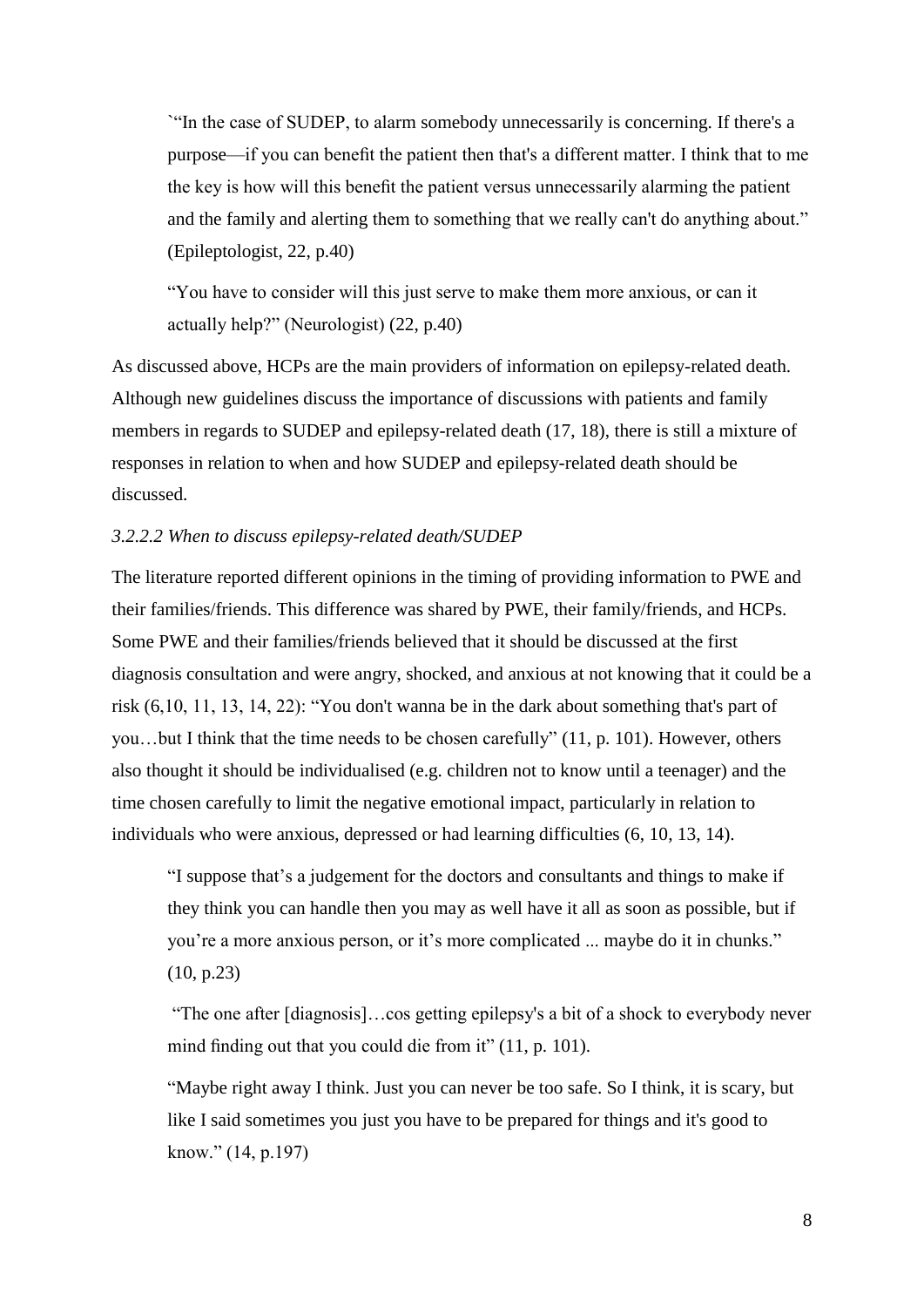One spouse stated, "So, on that first visit to the neurologist, you know when they are telling you that you can't drive for six months? Maybe you ought to mention it at that point, you know, you just broke the news you can't drive, you might as well tell us the rest of the bad news, which is you know, you could die in your sleep." (6, p.23)

For HCPs, there was also a mixed consensus in relation to the timing of the discussion of the risk of SUDEP. Some thought it should be upon diagnosis, after some time, and individualised (15, 17, 18, 21, 22, 25):

"You shouldn't counsel on SUDEP during the first encounter," "It is important to schedule the meeting and to not be in a hurry," "I never talk about SUDEP in a single meeting," and "I never counsel on SUDEP at the moment of diagnosis, but later." (16**,**  p.35)

"I've moved toward trying in the first visit, or one of the first visits, because actually one of my concerns is that the educated patients are gonna go read about it somewhere else, and be upset that they hadn't had the discussion." (Epileptologist) (22, p. 39)

"I think [as a] preventative it's an important discussion to have and approaching it from a safety standpoint." (APN) (22, p.39)

The timing of when to discuss the topic of SUDEP also depends on the patient's compliance to medication and good self-management (22).

"I only discuss it in those settings where I felt that people weren't being compliant." (Epileptologist) (22, p.39)

"I'm not comfortable with every family to discuss [SUDEP]. I'd rather put it as a—I would say as a weapon when they are not agreeing with the medications." (Epileptologist) (22, p.39)

"Generally, I don't talk…about it unless—the older patients are really noncompliant with medications. I tend to worry about them and start talking to them about all the possibilities." (Neurologist) (22, p. 39)

"I make sure that any of my kids who are teenagers are going away to college—that I have that discussion…they're not under the parents' vigilant eyes." (APN) (22, p. 40)

Upon reviewing literature on why, how and when these discussions might take place, the impact upon the PWE and his/her family will next be presented.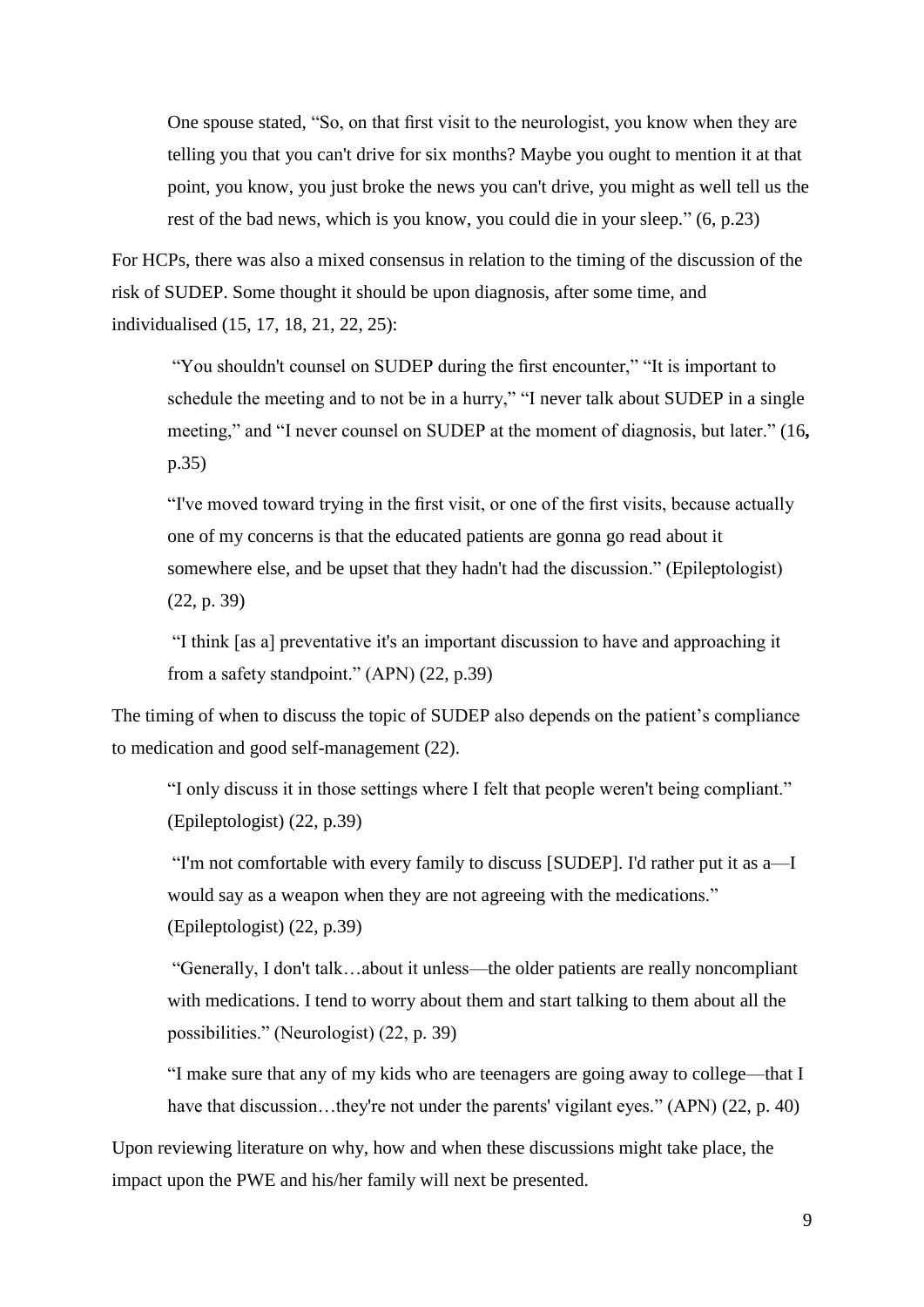#### **3.3 Impact of learning about epilepsy-related death**

There is mostly a positive impact on self-management after discussing the risks of SUDEP (6, 10, 13, 14, 17, 18, 22, 23,). Upon learning about SUDEP risks, some research found more adherence to taking medication, positive adjustments to diet, decreased alcohol consumption and adequate sleep was obtained (6, 10, 11, 13, 17, 19).

"I got a wee bit more strict ... about when I take my tablets." (10, p.236)

However, this being said, the literature also shows that there can be a fatalistic viewpoint of the risks of having epilepsy (6, 10, 11, 13, 14):

"It's [death] not something that I have to deal with every day ... it's just, it's not something that concerns me on a daily basis ... I don't take my medication because of SUDEP... yeah, I just do it to get on with my day." (10, p.236)

"If it's [death] gonna happen it's gonna happen there's not much I can do" (11, p. 102).

There was a mixture of findings in relation to managing PWE's health to reduce the risk of SUDEP. Learning of the risks of SUDEP presented the concern of negative emotional reactions that could cause more stress and worry than had the individual(s) not known (6, 10, 11, 13, 14, 22). There seems to be a consensus that one of the reasons behind discussing the topic of epilepsy related death is to aid the individual to decrease their chance of possible complications. This being said, there was still an emotional impact upon learning and teaching about SUDEP.

#### *3.3.1 Emotional impact*

Discussed in earlier sections, there was an emotional impact that has been shown in relation to discussing SUDEP, living with the possibility of SUDEP, as well as coping with the loss of a close family member, friend, or spouse/partner (6, 13, 14, 17, 19). Although not always maintained over a long period of time, anger, worry, shock, stress, guilt, and fear were common emotional responses to learning about SUDEP (6, 10, 11, 13, 14, 16, 22, 23, 26).

"I was furious because the doctors all this time had known about it and had never said anything. [Husband's name] had gone his whole life thinking that [epilepsy] was just a condition and not aware that having a seizure would bring him closer to a risk of possible SUDEP." (6, p. 22)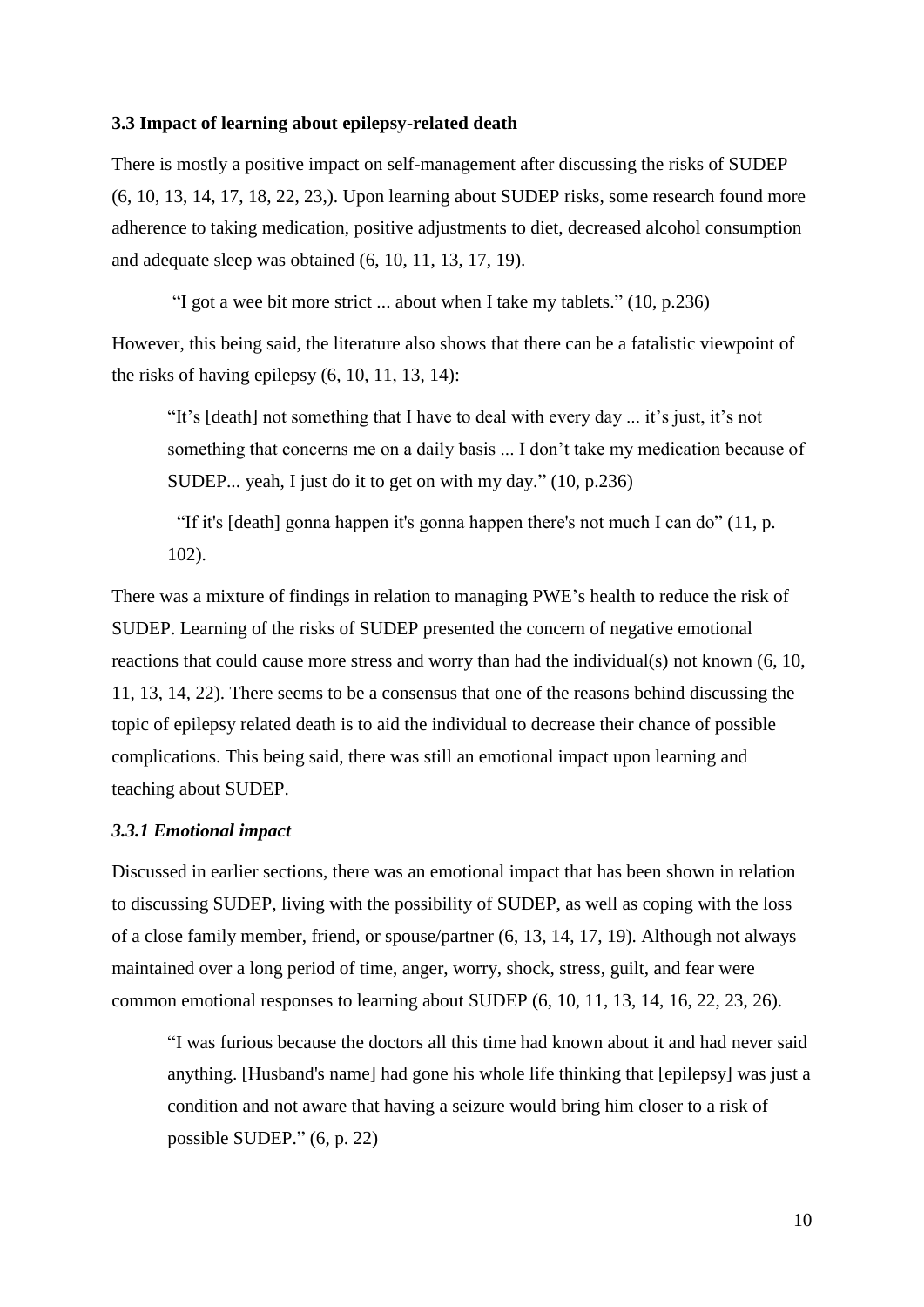"I felt gutted, like .. . cos ..., I found out that there was a, a new concept of dying ... and ... it was like: 'what?' .. . ehh ... but then ... as the weeks went by you just sort of put it to the back of your mind and then you, you forget about it and then you move on I guess." (10, p. 236)

"I was totally shocked. Because I didn't know that that [SUDEP] was possible." (14, p.196)

Additionally, upon learning about the risks of death for their child, parents have expressed fear that lead to being highly stressed and vigilant when their child was sleeping as well as during most of his/her activities (13). The emotional impacts of learning about the risks of unexpected death in epilepsy have also shown to cause friends and family members to call emergency medical services as exemplified by this quote:

"[I] just worried because I don't know anything about epilepsy and I don't…I mean I only know the bad things, I know it can be quite serious and things like that, and I know you can die from it so I decided…I was so worried I decided just to ring an ambulance…better safe than sorry." (27, p.531)

PWE also have expressed that for fear of sudden death, they would want the emergency services called:

"I don't want to die. [A]nything could happen, you see this epilepsy can happen to you, anywhere you know. So happy to call 999 for me." (27, p.531)

"Felt this thing was catching me, afraid I might die, and no one knows, that is why [the services were called]." (27, p.532)

Although there is a strong negative emotional reaction, unexpected death has also been seen as an aspect of life (10, p. 236):

"I'm kinda, a believer in fate type of thing, so if something's gonna happen, it's gonna happen anyway, but ... you can't really live your life in fear of what might happen."

"Everything kind of has some kind of risk of death, doesn't it? To a degree ... so might as well just get on."

Some PWE and family members did not become overly scared or worried uponlearning about SUDEP and welcomed the discussion about this risk. . However, a common response was, ''I really don't want to know about that'' (26, p.201).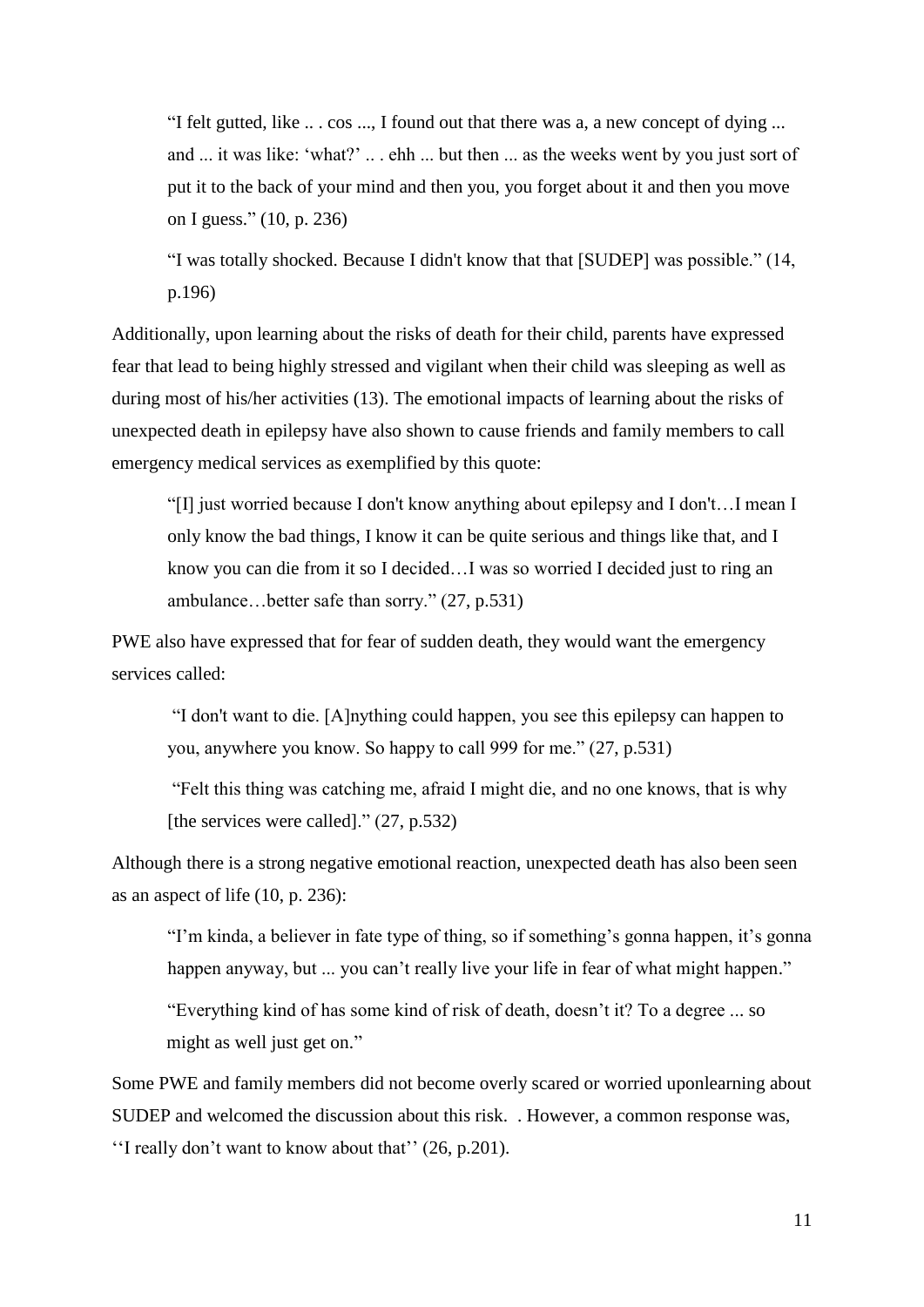#### **4. Discussion**

These findings present the multifaceted aspects of discussing and learning aboutSUDEP. As a recently heightened term, the bulk of the literature explored the fears, shock, anger, and worry about this aspect of living with epilepsy. Additionally, guidelines (17,18) presented the importance of discussing this term with one's patients to limit the anger and negative emotions that coincide. Our findings show the conflicting perceptions, feelings, and thought processes that occur in deciding to discuss epilepsy-related death as a HCP as well as a PWE or family/friend of a PWE. However, although this conflict is present, the overall literature suggests that it would be appropriate and necessary to discuss the topic of SUDEP and epilepsy-related death with patients and their family members upon diagnosis.

This narrative synthesis has presented qualitative insights into how SUDEP is being discussed and the impact of such discussions. However, there were limitations in conducting this synthesis. In focusing on qualitative and grey literature, one of the main objectives was to present personal insight into the perceptions and feelings upon discussing and learning about SUDEP. Further limitations are shown in the lack of literature exploring the topic within nonwestern regions. This limits applicability to those outside of westernized countries and thus fails to present the possible cultural impact and differences upon the desire to learn about SUDEP, impact upon learning about SUDEP, as well as HCPs' thoughts of discussing SUDEP. Although the views of both genders and different ages of PWE was presented, there was not an abundance of literature to compare the differences between stages of life, age at diagnosis, and gender. Additionally, as the aims of this paper were to capture the personal views and lived experiences through qualitative research, the small amount of literature presenting the views of HCPs limited the in-depth and cross-disciplinary views regarding SUDEP.

#### **5. Conclusion**

The results of this narrative synthesis add more depth for further exploration on the methods, timing, and impact of discussing SUDEP. With guidelines published (17, 18), it is hoped that further insight into the methods of delivering this information can be appropriately utilised to aid emotional reactions to SUDEP and in addition, improve self-management to reduce the risk of SUDEP.

**Funding:** This project was funded by Epilepsy Action UK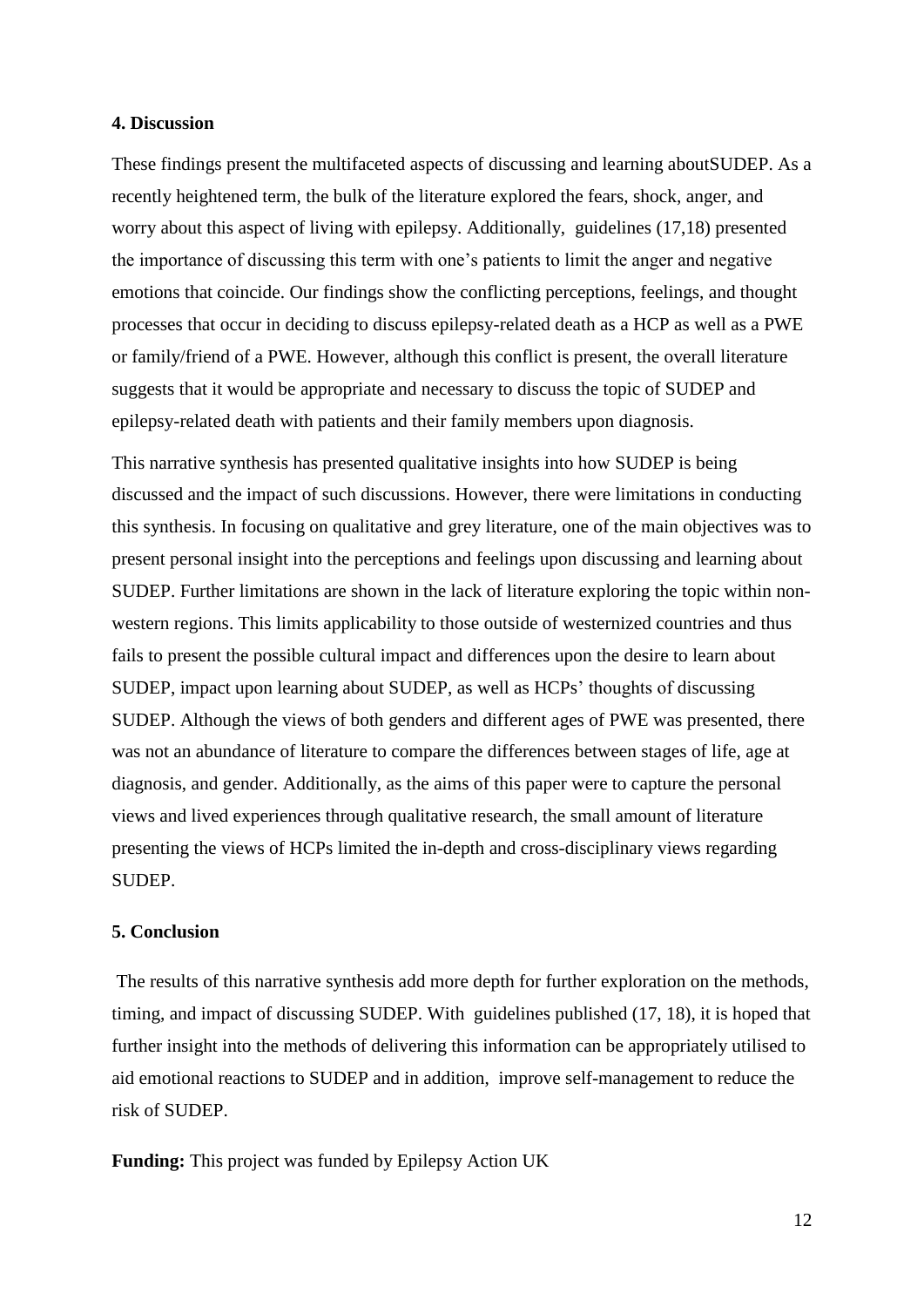# **References**

- 1. Morgan CL, Kerr MP. Epilepsy and mortality: A record linkage study in a UK population. Epilepsia 2002; 43 (10): 1251-55.
- 2. Thurman DJ, Hesdorffer DC, French JA. Sudden unexpected death in epilepsy: Assessing the public health burden. Epilepsia 2014; 55 (10): 1479-1485.
- 3. Devinsky O, Spruill T, Thurman D, Friedman D. Recognizing and preventing epilepsy-related mortality. Neurology 2016; 86 (8):779-786.
- 4. Prinjha S, Chapple A, Herxheimer A, McPherson A. Many people with epilepsy want to know more: A qualitative study. Fam Pract 2005; 22(4): 435-441.
- 5. Vancini RL, de Lira CAB, Andrade MS, Arida RM. Book Review: Commented analysis of epilepsy content of the 'Sport first aid, Fifth edition'. Epilepsy Behav 2016; 63: 130-131.
- 6. RanachandranNair R, Jack SM, Strohm S. SUDEP: To discuss or not? Recommendations from bereaved relations. Epilepsy Behav 2016; 56: 20-25.
- 7. Lucas PJ, Baird J, Arai L, Law C, Roberts HM. Worked examples of alternative methods for the synthesis of qualitative and quantitative research in systematic reviews. BMC Med Res Methodol 2007; 7(1): 4.
- 8. Popay J, Roberts H, Sowden A, Pettigrew M, Arai L, Rodgers M, et al. *Guidance on the conduct of narrative synthesis in systematic reviews: A product from ESRC Methods Programme.* 2006. Swindon, England: Institute for Health Research, Lancaster University.
- 9. Firn J, Preston N, Walshe C. What are the views of hospital based generalist palliative care professionals on what facilitates or hinders collaboration with in-patient specialist palliative care teams? A systematically constructed narrative synthesis. Palliat Med 2016; 30 (3): 240-256.
- 10. Harden J, Tonberg A, Chin RF, Mclellan A, Duncan S. " If you're gonna die, you're gonna die': Young adults ' perceptions of sudden unexpected death in epilepsy. Chronic Illness 2015; 11 (3): 230-241.
- 11. Tonberg A, Harden J, Mclellan A, Chin RF, Duncan, S. A qualitative study of the reactions of young adults with epilepsy to SUDEP disclosure , perceptions of risks , views on the timing of disclosure , and behavioural change. Epilepsy Behav 2015; 42: 98–106.
- 12. Lapham G, Gaillard D, Sexter J, Berl MM. Increasing Awareness of Sudden Death in Pediatric Epilepsy Together. Pediatrics 2017; 139 (2): e20163127.
- 13. RamachandranNair R, Jack SM, Meaney BF, Ronen GM. SUDEP : What do parents want to know ? Epilepsy Behav 2013; 29(3); 560–564.
- 14. RamachandranNair R, Jack SM. SUDEP : What do adult patients want to know ? Epilepsy Behav 2016; 64: 195–199.
- 15. Nashef L, Garner S, Sander JWAS, Fish DR, Shorvon SD. Circumstances of death in sudden death in epilepsy: interviews of bereaved relatives. J Neurol Neurosurg Psychiatry 1998; 64(3): 349–352.
- 16. Galli F, Vignoli A, Canevini MP, Cerioli G, Vegni, E. Sudden unexpected death in epilepsy ( SUDEP ) disclosure in pediatric epilepsy : An Italian survey on " to tell or not to tell ." Epilepsy Behav 2017; 67: 33–38.
- 17. Harden C, Tomson T, Gloss D, Buchhalter J, Hesdorffer DC, et al. Practice guideline summary: Sudden unexpected death in epilepsy incidence rates and risk factors. American Academy of Neurology 2017; 88(17): 180–187.